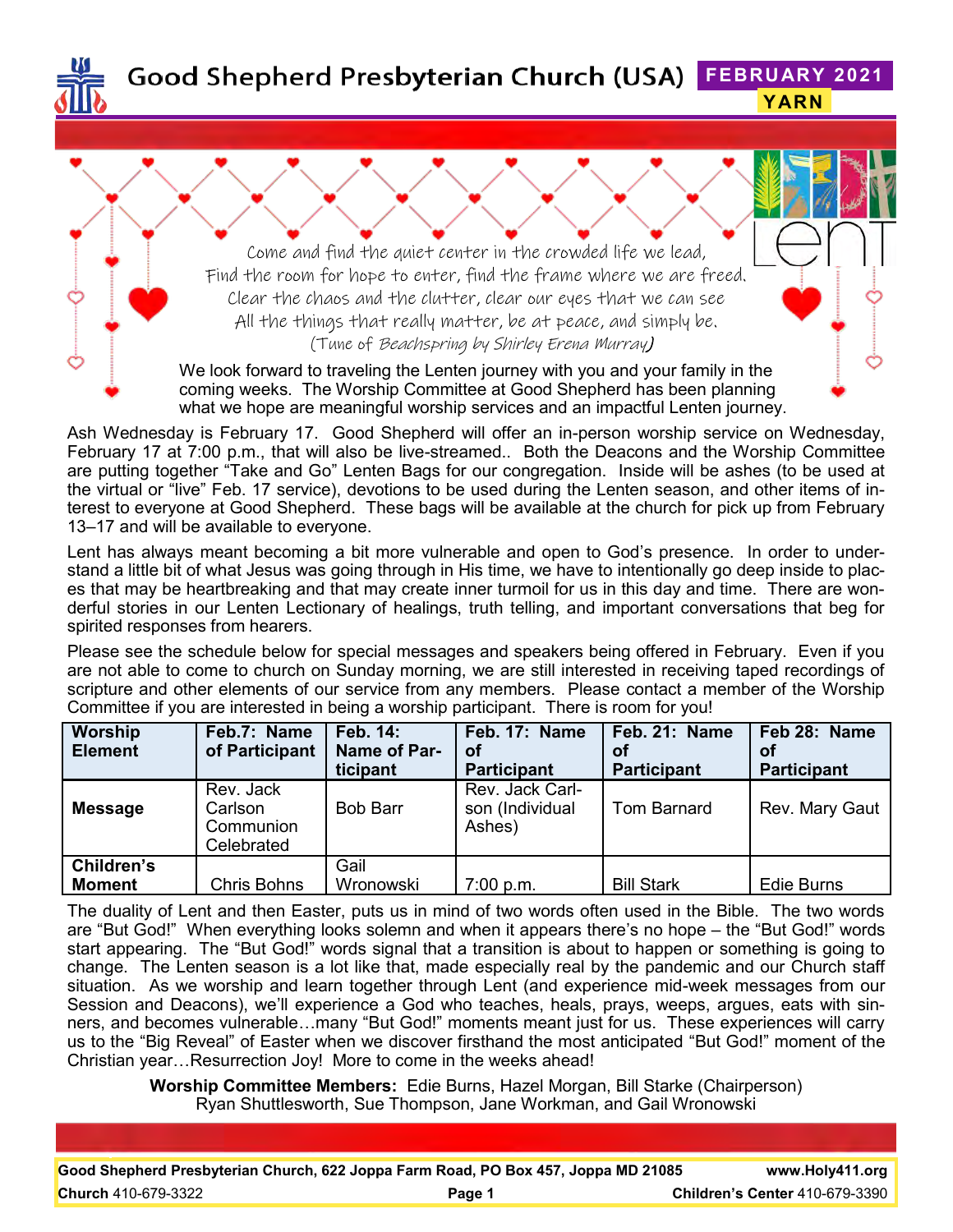#### **FEBRUARY 2021 YARN**



#### **February 5th, 2021**

James & Jeanette Petnic Address: 8810 Walther Boulevard Apartment #3213 Parkville, MD 21234 Phone: 410-657-9685 Email: JPetnic507@gmail.com JeanettePetnic@gmail.com

#### **February 10th, 2021**

ADDRESS CHANGES

Mary "Ellie" Pfoutz Address: 8800 Walther Boulevard Apartment #4106 Parkville, MD 21234 Phone: 443-425-3921 Email: ElliePfoutz@gmail.com

**February 10th, 2021**

Hazel Morgan Address: 602 Summit Park Court Spartanburg, SC 29307 Phone: 410-733-7443 Email: Gismo621@verizon.net

#### FOOD PANTRY

Our Food Pantry Closet is looking Bare!!!

Trista Canary continues to hand out food each week to those in need!

Please check the following list of needs and drop off donations at the church or send in a monetary donation.

#### **NEEDS**

## **DO NOT NEED**

| Crackers             | Personal Hygiene          | <b>Canned Beans</b> | Tuna  |
|----------------------|---------------------------|---------------------|-------|
|                      | items                     | Pasta Sauce         | Toma  |
| Cookies              | <b>Canned Green Beans</b> | Pasta               | Rice  |
| Cereal               | Wipes                     | Soup                | Fruit |
| <b>Peanut Butter</b> | <b>Cleaning Supplies</b>  | Syrup               | Mac d |
| Jelly                | Detergents                |                     |       |
| Ramen Noodles        | Toothpaste                |                     |       |
| Soap                 |                           |                     |       |

# Pasta Sauce Tomato Sauce Pasta Rice Soup Fruit Cups

Syrup Mac & Cheese

**THE GOOD SHEPHERD FACEBOOK PAGE:**

<https://www.facebook.com/GoodShepherdPC/>

**THE SHEPHERD OF JOPPA YOUTUBE PAGE:**

https://www.youtube.com/channel/ UCmWeD2EBpNUqSr1Sl1Qgnhw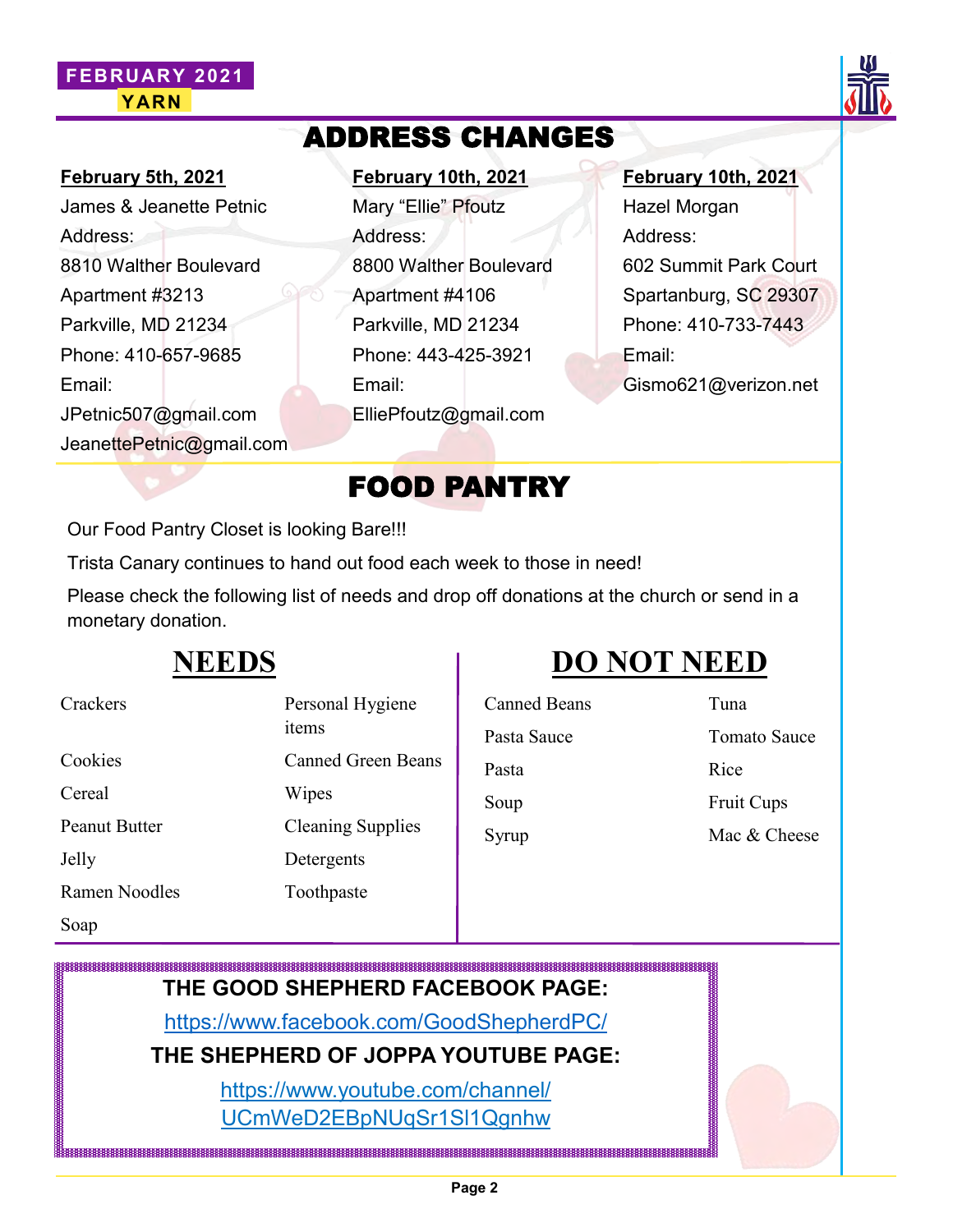







### WITH GRATITUDE



Paul, in his letter to the Romans, outlined what he expected the people were to do to be of service to others.

Love must be sincere. Hate what is evil; cling to what is good. Be devoted to one another in love. Honor one another above yourselves. Never be lacking in zeal, but keep your spiritual fervor, serving the Lord. Be joyful in hope, patient in affliction, faithful in prayer. Share with the Lord's people who are in need. Practice hospitality.

Among the members of Good Shepherd Presbyterian, there are many who perform as Paul told in this passage from his letter to the Romans. The GSPC Women's Association would like to acknowledge and show gratitude for the service that Hazel Morgan has given to the church and the Women's Association. She will be moving to Spartanburg, SC on February 6th. With the **sincere love** that Paul refers to, she has participated in many events, activities, and leadership roles throughout her \_almost 30 years\_ as a Good Shepherd member. She kept the **fervor of spiritual serving the Lord** by serving as a Deacon and Elder, singing in the choir, even directing it when there was a need to be **patient in affliction and joyful in hope.** She **shared with the Lord's people who were in need** as a financial benefactor of many church projects and missions.

Participation in the Women's Bible Study Circle gave her opportunities **to be devoted to one another in love, to honor one another above ourselves** as we **prayed together** and openly discussed scripture, **clinging to what was good.** After almost 50 years as an early childhood educator, in her retirement, she shared her devotion to the education of young children by **sharing her love** with the children and staff of the GSPC Children's Center. Whether it be a greeting to a church visitor, a dish for coffee hour, or a potluck for a PWA event, Hazel was and no doubt will continue to be the queen of **hospitality.**

It is with mixed feelings that we see her leave. As she begins this next stage of life, we pray that she finds the sincere love that she so generously shared with us.

It is with much joy and hope that the members of the Women's Association present a gift of



the flowers and plant that we hope will remind you for years to come of the love, honor, spiritual fervor, hospitality, devotion, and hope we experienced together at Good Shepherd.

> Rejoice in hope, be patient in tribulation, be constant in prayer.

> > **Romans 12:12**

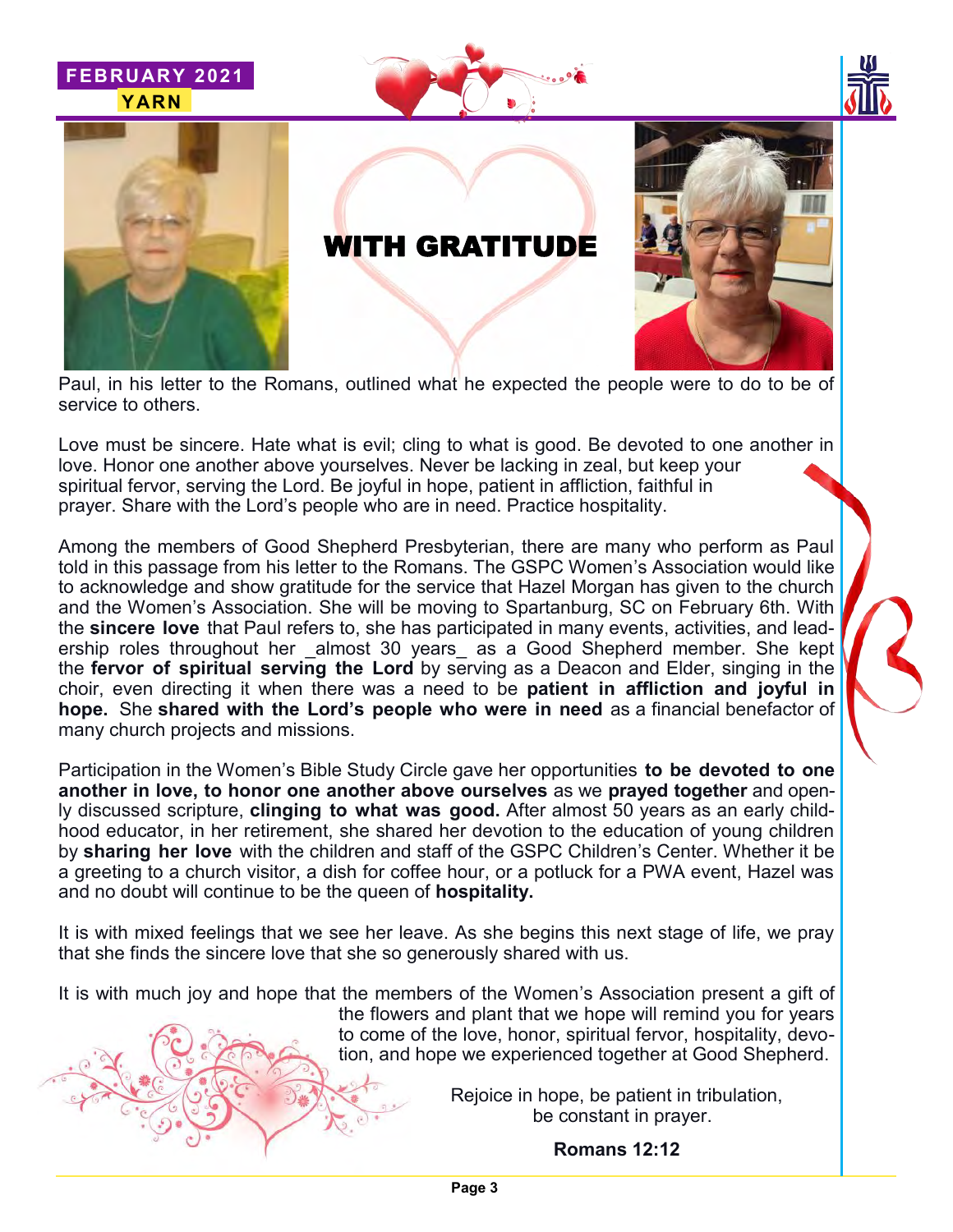



### COME OUT, COME OUT, WHEREVER YOU ARE

We cannot find you!

The Deacons have been working on updating the Directory for about 2 months now and we just can't locate some members to ensure their data (name spelled correctly, home mailing address, e-mail address, phone number, etc., etc...) is correct.

If you are these people, or if you know these people, please have them contact Clay Maas at **[clayton.maas@yahoo.com](mailto:clayton.maas@yahoo.com)** Thanks!

Jon & Ashley Andrews

Hilda Azong

Bud & Sounghee Baranowski

Anita Barrett Ray Benser

Ann Bornstein Nancy Byrne Dave & Debi Carey April Cheatham Lewis Cosner Brian Gonzalez Jaqueline Harris

Linda Link Farrell Maddox Sue Maddox Brad & Kelly McKemy Mary Margaret McClurg Winnifred Miller Teliya Munthali Jeffrey Withrow

### DONATIONS SHARING TABLE VALENTINE BAGS

Even in this time of COVID 19, we will still be participating at the February Sharing Table which will be held on **February 13, 2021**. Food is prepared and handed out to the clients as they drive through to pick up. Bill Starke will be asking for your assistance as the time nears.

Each year the ladies have been making Valentine Bags to give to each client at our February Sharing Table. The gift bags will be added to the food that is given out that day.











If you would like to participate, please bring commercially pre-packaged candies, crackers, snacks, etc. to fill the small bags. Leave your donations at church in the basket placed in the narthex.

#### **Valentine goodies are needed before February 7.**

We need the whole church to help us with this project!!

Bill mentioned that they have been having around 300 at the Sharing Table each week!

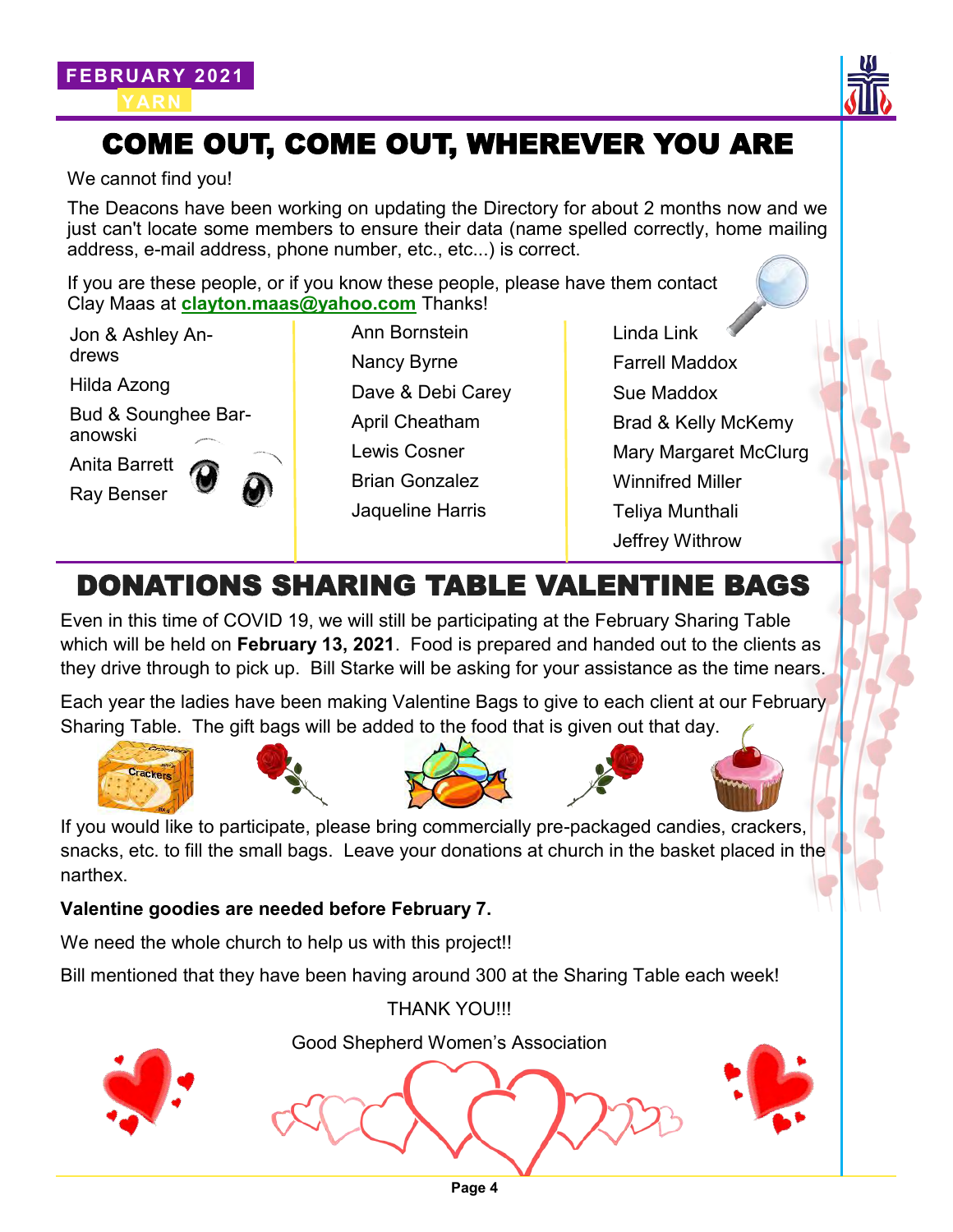



## REDNERS RECEIPTS VOLUNTEER

We have a volunteer and her name is Nancy McCaslin!

oops, Clay messed up! Nancy has been calculating the Redner's tapes for over a year and she wants to continue to do so.

Clay is sorry for the miscommunication and wants to say "*THANK YOU"* to Nancy for continuing to do this...



#### FACILITIES COMMITTEE HELP

The Facilities Committee is always looking for help...what exactly is the Facilities Committee? Like most committees at GSPC we are a small dedicated group of volunteers who fix things (small electrical problems, small plumbing problems), we mow the lawn, we shovel snow, spread icey-melt, replace burned out light bulbs, caulk windows, clean out the "squirrel" room, and we assemble toys and furniture for the Children's Center. Do we expect you to be a subcontractor and have your own tools...**NO!**



We just expect a commitment when the need arises. All those things you do around your house are the kinds of things we do around the Lord's House. Any job around your house that exceeds your skill level would probably be the same kind of job here at the Lord's House for which we would call a licensed subcontractor.

We usually meet twice a year and discuss what have we done, what needs to be done and when can we get to it. If interested, contact Clay via email at:

**[clayton.maas@yahoo.com](mailto:clayton.maas@yahoo.com)**

### OFFERING ENVELOPES

By now, some of you, hopefully all of you, have received your 2021 Offering Envelopes. The Deacons delivered them to their respective "flock". Some by mail, some by dropping them off at your front door like a surprise gift!

> GSPC is thankful for and depends on your continued financial support!

> > If you have **NOT** received your 2021 Offering Envelopes please contact **Clay at 443-386-0600** Thank you!